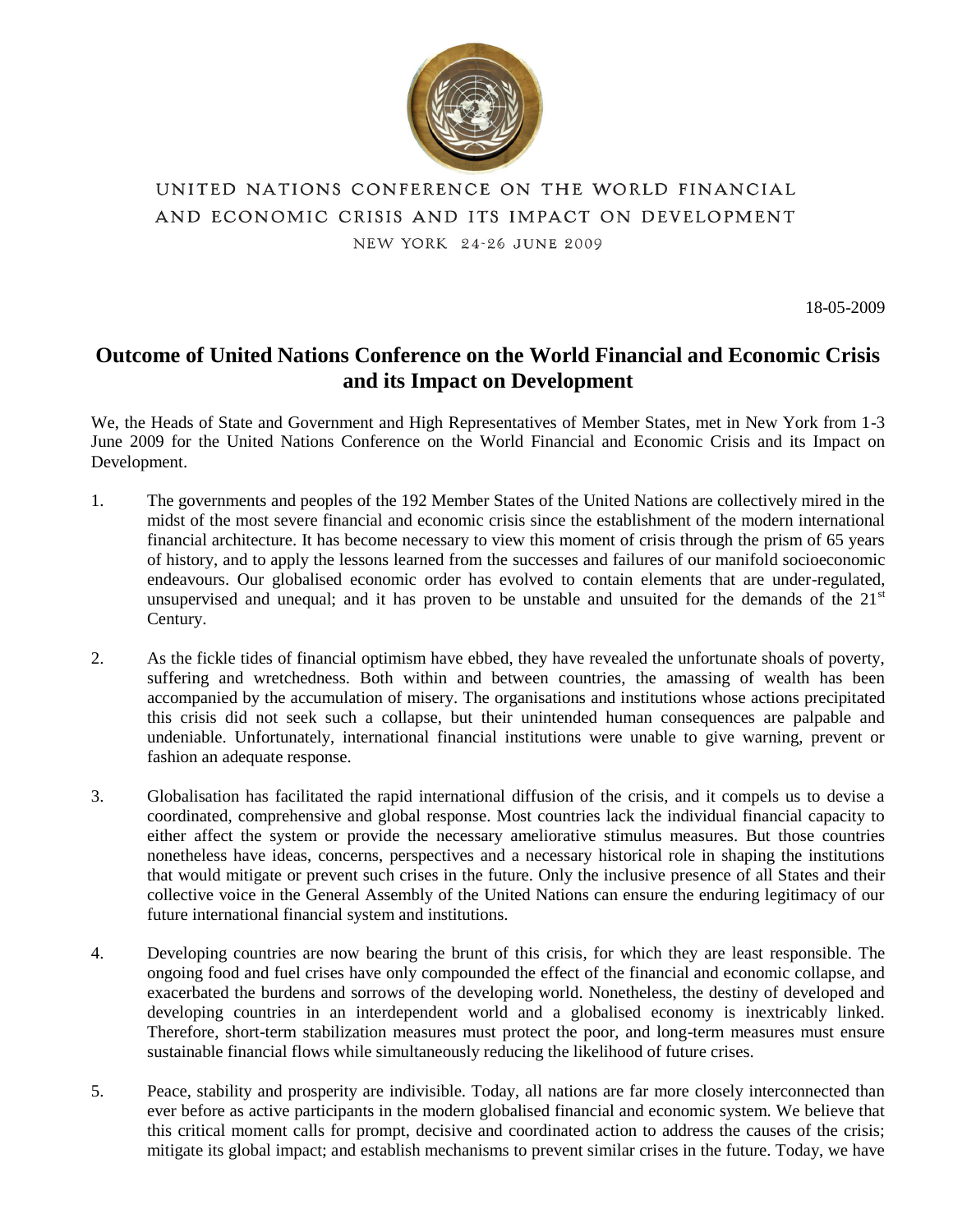set forth our global consensus on the responses to this crisis; prioritized the required lines of action; and defined a clear role for the United Nations in the implementation of our coordinated approach.

6. This Conference represents the beginning of an ongoing and concerted engagement of the entire global community with the pillars of our financial architecture. We stand at the crossroads of growth and development; and at the threshold of a new era of global fiscal responsibility and people-centred progress. The bedrock ethics and values of our common humanity must also inform our global financial interactions, and cannot be sacrificed on the altar of reckless speculation or onerous conditionality. Our continued pursuit of profit and economic growth must be leavened by our collective responsibilities in the satisfaction of human needs, the realization of human rights and the achievement of human security.

#### **Present State of World Economy**

7. This crisis follows in the footsteps of the food and energy crises and of the challenges posed by the impact of climate change. The global economic downturn is much deeper than expected, and the recovery will be gradual and uncertain. The United Nations estimates that the World Gross Product (WGP) will fall by 2.6 per cent in 2009; the first decline since the Second World War. It is rapidly turning into a human and development calamity. Hundreds of millions of people all over the world are losing their jobs, their income their savings, their homes, and their ability to survive. More than 50 million people have already been driven into extreme poverty, particularly women and children. The number of chronically malnourished is expected to rise to over one billion.

## **Impacts of the Crisis**

- 8. The effects of the crisis are extremely disturbing and are likely to worsen. The crisis has produced or exacerbated severe, wide ranging and disparate impacts across the globe. The negative impacts, which vary by region and level of development, include the following:
	- Rapid increases in unemployment, poverty and hunger
	- Deceleration of growth, or severe economic contraction
	- Negative effects on trade balances, balance of payments and foreign reserves
	- Dwindling levels of Foreign Direct Investment
	- Large and volatile movements in exchange rates
	- Growing budget deficits and falling tax revenues
	- Drastic reduction of world trade
	- Sharp contraction in exports
	- Falling prices for primary commodities
	- Declining remittances to developing countries
	- Sharply reduced revenues from tourism
	- Massive withdrawal of private capital flows, also increasing the funding problem of the private sector in emerging and developing countries
	- Drastically reduced access to credit, and trade financing
	- Reduced public confidence in financial institutions
	- 9. However, the greatest impacts may be difficult to quantify. At its heart the present crisis is a crisis of human security. The impacts of the crisis include the loss of self-esteem and self-worth, the evaporation of hope in a better future, despair, and fear for what the day of tomorrow may bring. We are deeply concerned with its severe adverse impact on development. This crisis put a disproportionate burden on women. Women also face greater income insecurity and increased burdens of family care. The crisis has exacerbated the challenges and impediments to the attainment of our internationally agreed development goals, including the Millennium Development Goals. It risks becoming a social and human crisis – with implications for political stability and peace.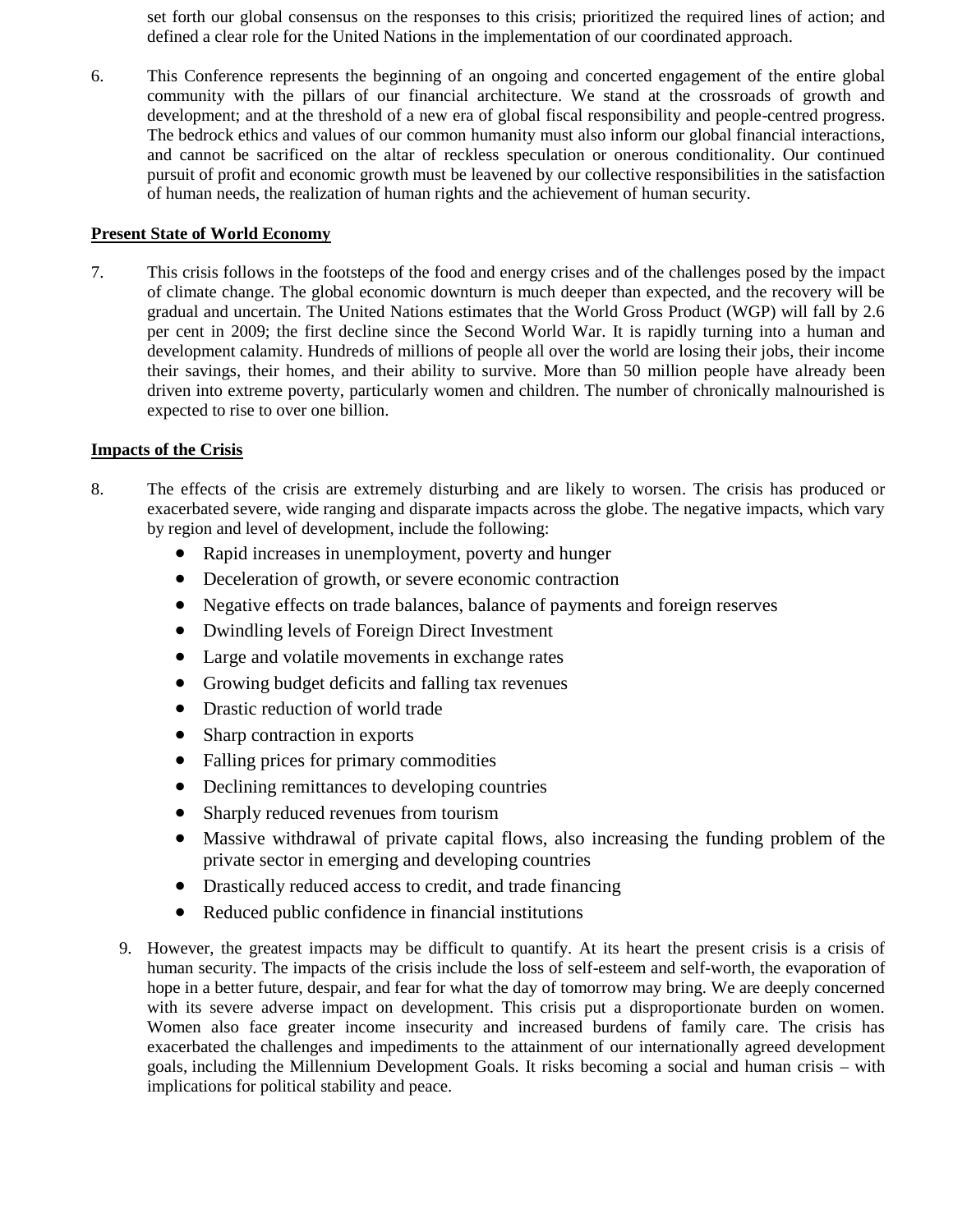## **Causes of the Crisis**

10. The drivers of the financial and economic crisis are complex. We recognise that the root causes include structural crises in the fields of environment, energy, food, and water. They also include systemic factors such as the concentration of income and wealth as well as excessive market cycle volatility. These factors were made acute by global imbalances and major failures in financial regulation, supervision, and monitoring of the financial sector. These regulatory failures, compounded by an overall lack of transparency and financial integrity, have led to excessive risk-taking, unsustainably high asset prices, irresponsible leveraging, and high levels of consumption fuelled by easy credit and inflated asset prices. Financial regulators, policymakers and institutions, which were preoccupied with the formal banking sector, failed to appreciate the risks in the shadow financial system or address the extent of the growing economic vulnerabilities and their cross-border linkages. Other weaknesses of a systemic nature also contribute to the crisis. The overreliance on market self-regulation, the pursuit of unsustainable profit, and insufficient emphasis on ethical and equitable human development have resulted in severe deficiencies in our global financial and economic architecture, and significant inequalities among countries and peoples. The unfolding crisis has shown the need for better and more government involvement in the economy ensuring a new balance between the market and public interest.

## **Response to the Crisis**

- 11. We are all in this crisis together. We will therefore work in solidarity on a vigorous, coordinated and comprehensive global response to the crisis in accordance with our abilities. Much of the responsibility for restoring global growth lies with the developed countries. An immediate priority is to stabilize the financial markets and restore confidence in them and counter falling demand and the recession. Major actions have already been taken in this context by developed countries. However, emerging and developing countries have a key role to play as well in improving the growth outlook, maintaining macro-economic stability, and strengthening the international financial system. At the same time, strong and urgent actions are needed to counter the impact of the crisis on poor countries and help them restore strong growth and recover lost ground in their progress towards our internationally agreed development goals, including the Millennium Development Goals. Therefore, a much larger share of the additional resources—both short-term liquidity and long-term development financing—will need to be made available to developing countries, especially the low-income countries. Although this crisis continues to have a devastating impact on the peoples of the world, we believe that it represents a rare opportunity for meaningful change. Going forward, our response must focus on creating jobs, increasing prosperity, equalizing imbalances, developing sustainably, and having a strong gender perspective. It must also lay the foundation for a fair, inclusive and sustainable globalization supported by renewed multilateralism. We are confident that we will emerge from this crisis stronger and more vigorous and more united.
- 12. We reaffirm the purposes of the United Nations, as set forth in its Charter "to achieve international co-operation in solving international problems of an economic, social, cultural, or humanitarian character," and "to be a centre for harmonizing the actions of nations in the attainment of these common ends." We seek to strengthen this Charter imperative in the light of the current crisis. This United Nations Conference is part of our collective effort towards recovery. It builds on and contributes to what already is being undertaken by other actors and in other fora and is intended to give political guidance and direction to future meetings, action and measures undertaken by the world community.

## **The Need for Prompt and Decisive Action**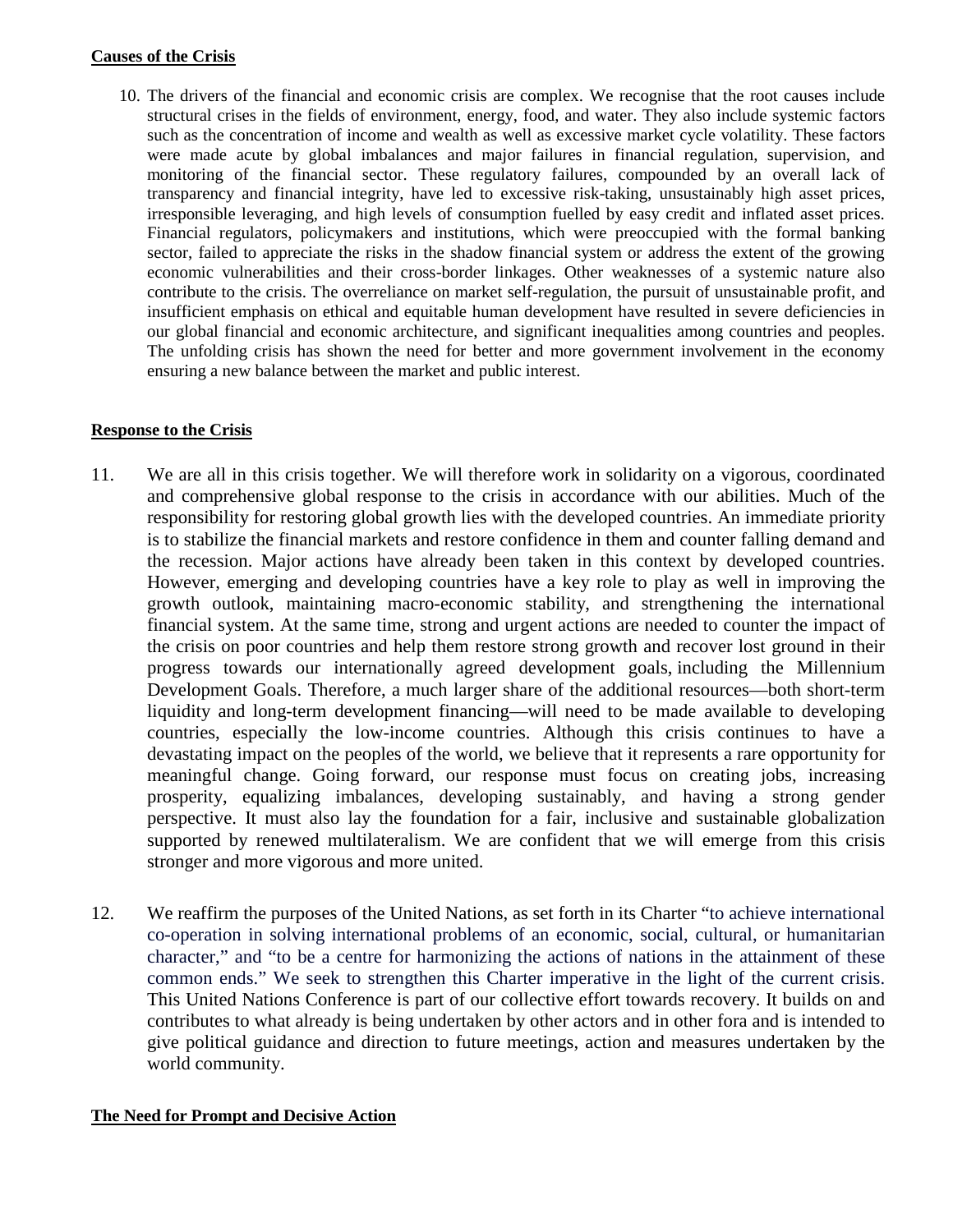- 13. We recognize that our collective response to this crisis represents a transformative moment in international cooperation, coordination, and reform.
- 14. We undertake to do all that is necessary to:
	- restore confidence, growth, and jobs;
	- protect the poor and vulnerable;
	- provide additional support to safeguard hard-won economic and development gains;
	- rebuild trust in the financial sector and restore lending;
	- promote global trade and investment and reject protectionism, and
	- foster an inclusive, green, and sustainable recovery
	- reform the world financial and economic system and architecture.

## Lines of Action

*Make the stimulus work for all*.

- 15. In attempting to combat the immediate impacts of the crisis many States, groups and institutions have already initiated a number of coordinated and effective responses. We welcome those efforts, and seek to encourage greater cooperation and coordination among countries' fiscal and economic actions.
- 16. Developing countries in a position to do so should utilize the room for fiscal stimulus that they posses. The response of individual countries should be tailored to their specific circumstances. Countries should also use available scope for domestic resource mobilization.
- 17. Support for development is an essential and integral part of the solution to the global crisis, inter alia through actions aimed at supporting sustained economic growth, poverty eradication and sustainable development. National stimulus packages should have a strong international dimension and take into account the impacts on third countries, particularly on developing countries.
- 18. The majority of the world's developing countries lack the fiscal space to initiate the countercyclical measures that may be necessary to combat the effects of the crisis and spur recovery. A much larger share of the additional resources—both short-term liquidity and long-term development financing—will need to be made available to developing countries, especially the low-income countries. We therefore support the examination of modalities to ensure the global implementation of various stimulus measures, which would contribute to developing countries' budget and trade financing, priority investments in infrastructure, agriculture and green technology, and critical human security needs.
- 19. We recognise the commitments made at the G20 London Summit to make available an additional \$1.1 trillion program (\$850 billion through the International Financial Institutions, and \$250 billion for trade finance) of support to help the world economy through the crisis and to restore credit, growth and jobs. The fulfilment of these commitments should be properly monitored. We call upon the G20 countries to follow through on these commitments. However, only a limited amount (less than \$20 billion) was targeted to the poorest countries. We therefore stress the importance that the financing needs of the poorest countries are adequately dealt with.
- 20. Developing countries need access to new funding, including credit and liquidity facilities, infrastructure investment, and support for domestic financial systems, for social response and for corporate borrowing. We support to the urgent establishment of new credit facilities as necessary for intermediation between surplus countries and those that most need financing for the disbursement of the additional funding required to address the impact of the current crisis and to allow for appropriate countercyclical policy measures. These facilities should have democratic governance structures that allow both the surplus countries and the recipients' equal participation in their governance structures. They should also operate without unwarranted conditionalities so as to allow the necessary policy space. The funds could be administered through new structures, through IFI structures but with a separate governance structure (along the lines of the Global Environmental Facility), UN agency trust funds or directly through IFIs.
- 21. Countries must be afforded the necessary policy space to enact the types of tailored and targeted responses to the crisis that have been established in developed States. We call for a reformed lending paradigm and the prompt end to unwarranted conditionalities, which curtail the individualized options available to developing countries and needlessly exacerbate the financial, economic and developmental challenges faced by these countries. In this context we note the recent improvement of the IMF's lending framework, through modernizing conditionality, as a welcome step. However, many new and ongoing programmes still contain unwarranted pro-cyclical conditionalities. The Multilateral Development Banks (MDBs), in close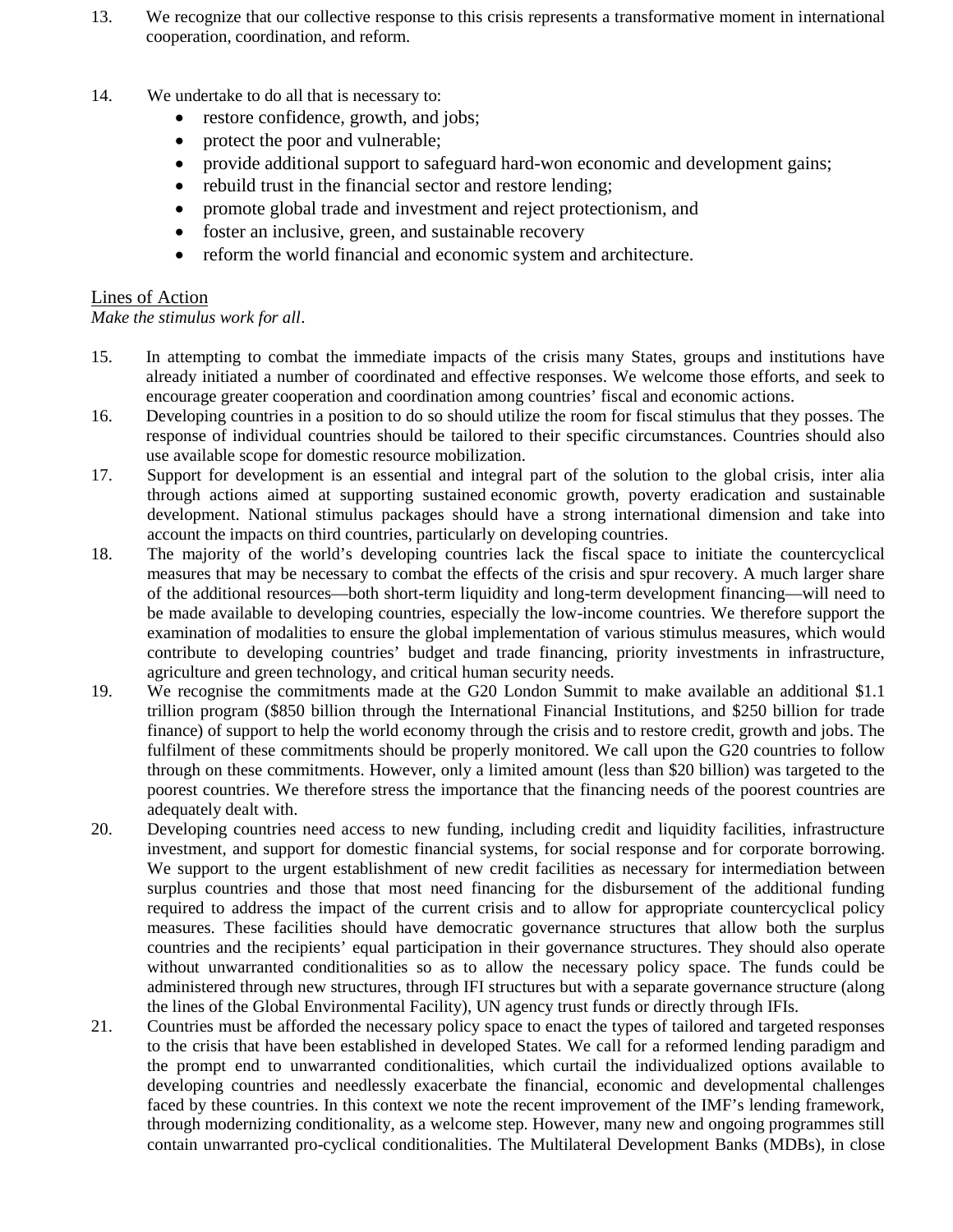coordination with the IMF, must move forward on flexible, fast disbursing, and front-loaded instruments designed to substantially and quickly assist developing countries facing financing gaps in the context of the current crisis.

- 22. Within the context of national responses to the crisis we recognize the continued importance for good governance along with national ownership of development strategies. We call on all Member States to accelerate our collective recovery from the crisis through improved transparency, reduced corruption and strengthened good governance.
- 23. The crisis has resulted in disparate impacts across regions and sub-regions. These heterogeneous impacts have added complexity to our common goal of reducing poverty and inequality, while providing for critical human security needs. Given the sensitivity of regional and sub-regional institutions to the specific needs of their constituencies, the need of stable sources of funding, and the greater equitable representation of developing countries within these bodies, we encourage for enhanced regional and sub-regional efforts including through regional development banks, regional commercial and reserve currency arrangements, and regional integration initiatives, as part of a global coordinated efficient response to deal with the current crisis.

#### *Contain the effects of the crisis and improve future global resilience.*

- 24. This crisis does not occur solely at the level of the financial sectors or structural imbalances. We recognize the various human and social dimensions to the crisis, and our responsibility to address the human security challenges that it has created and exacerbated. Short term measures should be complementary to long term goals, especially those related to environmental protection, food security, clean energy, health and education. We commit to the strengthening of existing social safety nets, protection of social expenditures, and advancement of people-centred development. We reaffirm our commitment to timely achievement of our internationally agreed development goals, in particular the Millennium Development Goals.
- 25. We call for additional resources for social protection, food security and human development to be made available through voluntary bilateral contributions to the World Bank's Vulnerability Financing Framework and similar initiatives. We support the development of a joint UN system-World Bank mechanism for a common articulation and implementation of the Vulnerability Financing Framework.
- 26. Globalization and free trade have been important drivers, among other factors, for economic growth and prosperity, and the global recovery from this financial and economic crisis, and our future global resilience, require a speedy conclusion of the WTO Doha Round and provision of much needed trade finance. The crisis has also emphasized the importance of achieving the true development outcome of the Doha Round. We therefore reiterate our commitment to an early conclusion to the Doha Round that places the needs of the developing countries at the centre, to implement duty-free and quota free-access to least developed countries, to the principle of special and differential treatment for developing countries, to the elimination of agricultural export subsidies, as agreed in the Hong Kong Ministerial Declaration, and other trade distorting agricultural subsidies, and to meeting our existing aid for trade pledges. We agree to explore the possibility to bring forward the implementation of already agreed measures to support the most vulnerable developing countries. We undertake to resist protectionist tendencies and rectify any protectionist measures already taken. In this context, we reiterate the importance of monitoring and reporting on new barriers to trade and investments. We should also resist unfair treatment of migrant labourers and the imposition of undue restrictions on labour migration.
- 27. The global crisis cannot be an excuse to avoid existing aid commitments. There is an urgent and unavoidable need for donors to fulfil their existing bilateral and multilateral ODA commitments. Developed countries must meet the commitments made in the Millennium Declaration, the Monterrey Consensus, the 2005 World Summit, at the G8 summit in Gleneagles, in the Doha Declaration by 2015, and at the G20 London Summit. Aid effectiveness, as well as speed of delivery, flexibility of response and predictability of aid, is also crucial. We reiterate the importance for donors to work on national timetables, by the end of 2010, to increase aid levels within their respective budget allocation processes toward achieving the established ODA targets. Bilateral donors should review, and if appropriate redirect, their development assistance to assist developing countries to mitigate and more effectively respond to the crisis.
- 28. Our global problems require new and innovative forms of financing. We encourage the scaling up of existing and the establishment of new innovative sources of financing initiatives to provide other stable sources of development finance. Through these mechanisms part of the much needed resources could be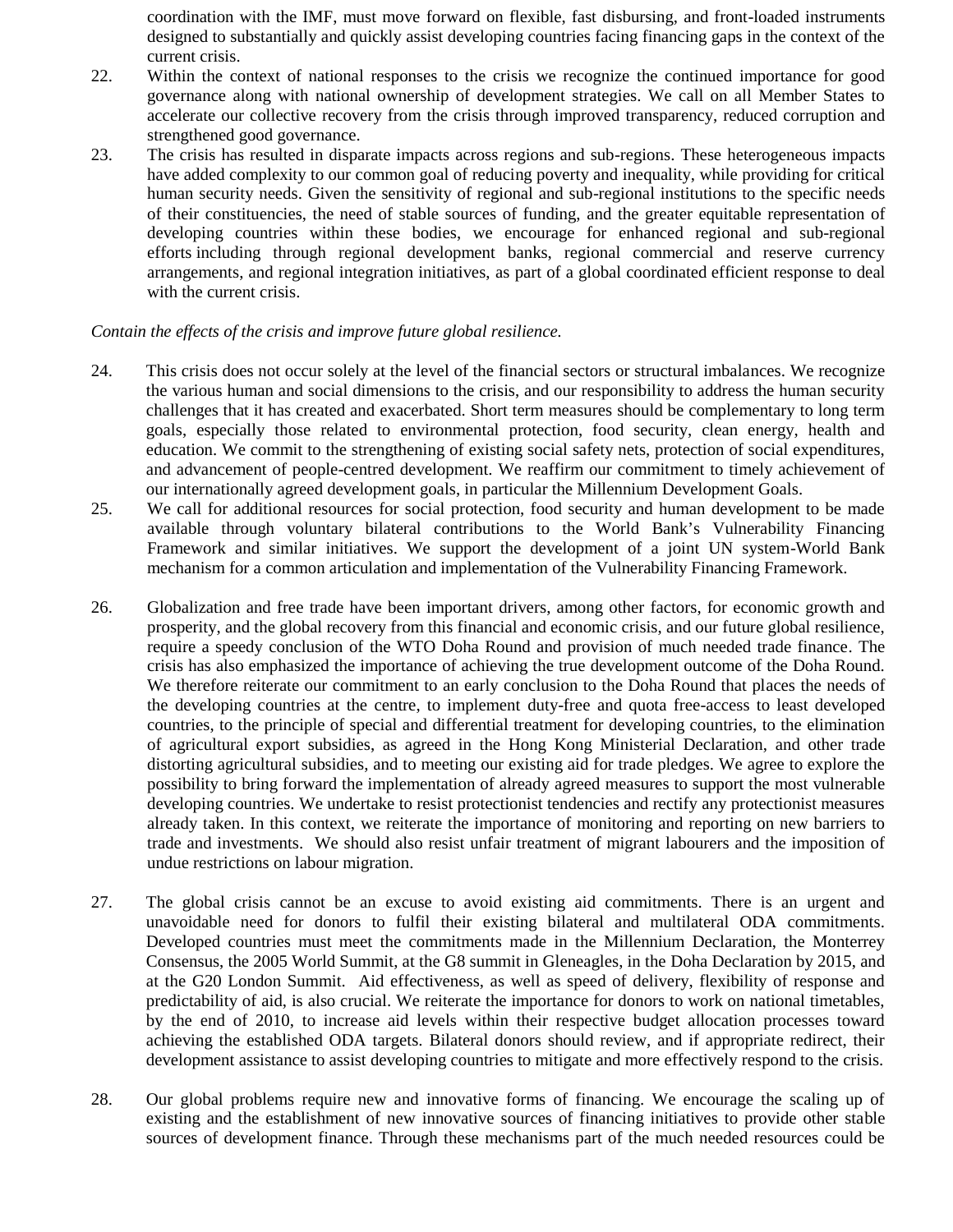generated for the provision of global public goods and for climate change financing. We repeat our request to the Secretary General to produce a progress report by the  $64<sup>th</sup>$  session of the General Assembly, taking into account all existing initiatives.

- 29. The deepening crisis threatens to negatively affect the indebtedness of developing States. This growing indebtedness limits the ability of these States to enact the appropriate fiscal measures to mitigate the impact of the crisis or engage in development financing. We affirm that the appropriate measures must be taken to minimize the impact of the crisis on the indebtedness of developing states and to avoid a new debt crisis. In that regard, we support increased flexibility of the Debt Sustainability Framework and in eligibility for debt relief; the provision of increased funds for debt rollover; innovative debt swap criteria; increased concessionalities, and call on states to accelerate previous commitments regarding debt relief.
- 30. The crisis has illustrated the extreme vulnerability of small, indebted, middle-income countries, whose size, fragile economies and open markets have made them highly susceptible to external financial shocks. We therefore call for expansion of concessionary financing to small, indebted, middle-income countries to mitigate the significant sustainable development challenges that have been exacerbated by the ongoing crisis. The access to this financing must be based on factors beyond GDP, which is, by itself, a poor indicator of economic sustainability.
- 31. The crisis cannot be an excuse to avoid or delay the necessary global response to climate change and environmental degradation. We acknowledge that the response to the crisis presents an opportunity to establish the basis of a new and modern green economy. In this context we support the UNEP-led Green Economy Initiative and the related discussions on a Global Green New Deal which should ensure that the stimulus is used to initiate investments for sustainable long term growth, creation of decent jobs, and poverty reduction.
- 32. We recognize the important role to be played by increased SDR allocations in increasing global liquidity, and the potential for expanded SDRs to contribute to global stability, equity and economic strength. We commit to undertake further examination of the role of enhanced SDRs in the expansion of liquidity, stabilization of the reserve system, and the promotion of development. We strongly support and call for early implementation of a new general SDR allocation of at least \$250 billion. We also call for the urgent ratification of the Fourth Amendment of the Articles of Agreement of the IMF for a special one-time allocation of SDRs, as approved by the IMF's Board of Governors in September 1997.
- 33. There are calls for a reform of the global reserve system to overcome the insufficiencies of the current system. We recommend to study the feasibility of a reserve system with a more prominent and effective role of the SDR. The global reserve system could be complemented by a stronger role for regional commercial and reserve arrangements, including among developing countries such as the ASEAN+3 \$125 billion facility, and the ALBA SUCRE arrangement.

#### *Improved regulation and monitoring.*

- 34. The current crisis has revealed numerous deficiencies in the international financial regulatory framework. We accept the critical need for more effective regulation of all economic actors, including financial institutions, credit rating agencies, audit firms, and the principals in the shadow financial system. The need for tighter and more coordinated regulation of incentives, derivatives and the trading of standardised contracts is also apparent. We reject the imposition of needlessly onerous regulatory requirements, but call for credible and enforceable regulations to ensure the necessary global transparency and oversight at all levels of the financial system.
- 35. The crisis has illustrated the need to evenly employ effective measures against non-complying tax jurisdictions and financial centres that fail to meet basic standards of transparency and regulation. We recognize the strong need for truly multilateral and inclusive cooperation on international tax matters within the United Nations system. Cooperative frameworks should ensure the involvement of both the major onshore jurisdictions and small offshore jurisdictions, whose economies, development and growth are heavily dependent on financial services. Developing countries should be able to secure the benefits of a new cooperative tax environment. We call for consistent and non-discriminatory application of transparency requirements and international standards for exchange of information.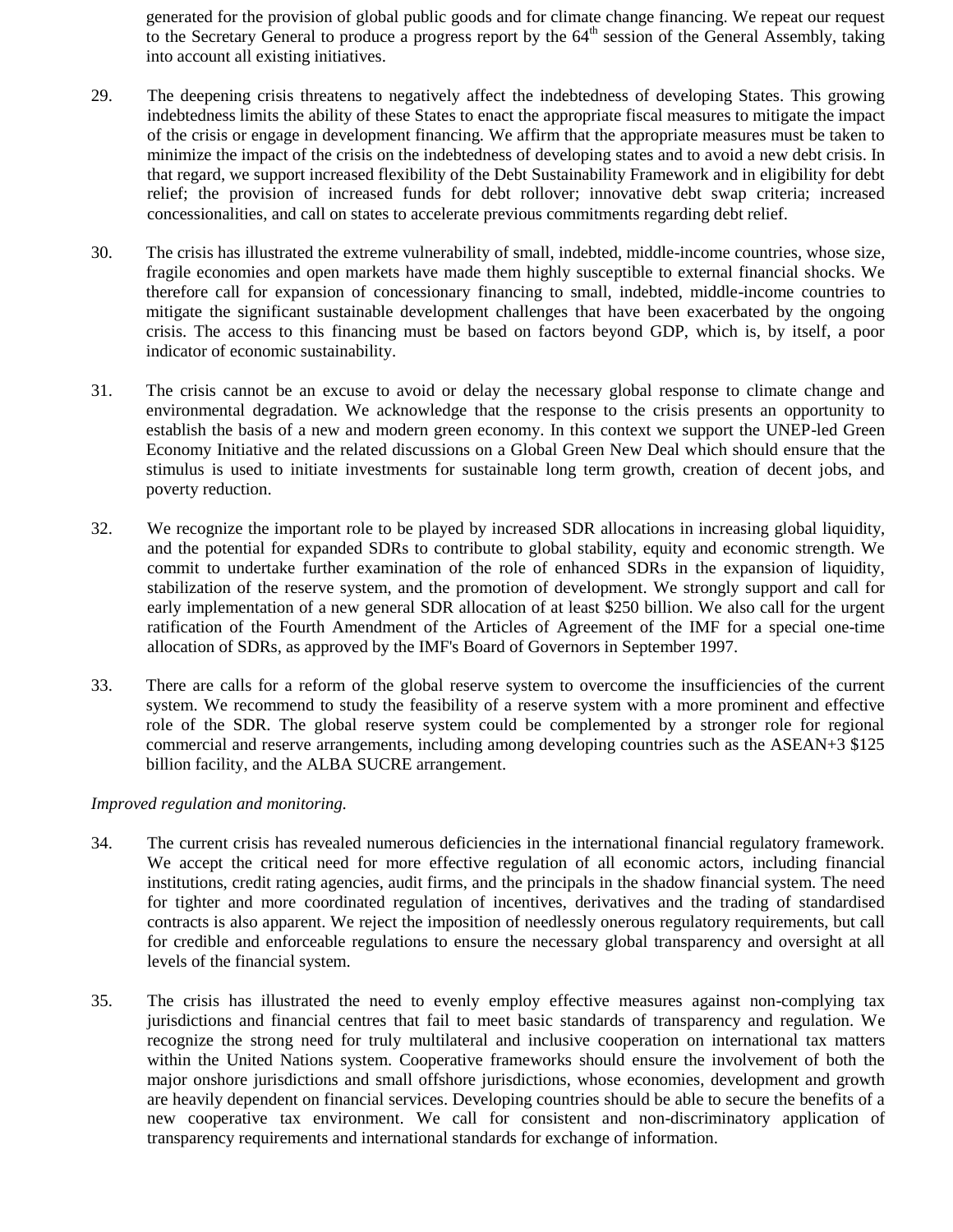- 36. Illicit financial flows out of developing countries are estimated to amount to several times global ODA and have a harmful effect on development. Measures to enhance regulation of and transparency in the shadow and regular financial system must therefore include steps to curb illicit financial flows.
- 37. The current crisis has been compounded by an initial failure to appreciate the full scope of the risks involved and their potential to destabilize the international financial architecture and the global economy. We recognize the need for more even handed and effective surveillance of systemically important countries, international capital flows, and financial markets.
- 38. The ongoing crisis has highlighted the extent to which our economies are integrated, the indivisibility of our collective prosperity, and the unsustainability of the narrow focus on profit. We need a new global consensus on the key values and principles that will promote sustainable economic activity. We believe that corporate social responsibility is a critical component of this consensus and of equitable globalization.

#### *Reform international financial and economic governance.*

- 39. This crisis has highlighted the urgent need for our International Financial Institutions to be reformed and modernized to better enable them to respond to the current financial and economic emergencies and to the needs of Member States, and to better equip them to strengthen existing monitoring and surveillance roles to prevent the occurrence of similar crises in the future.
- 40. International Financial Institutions must have a clear development orientation and must be responsive to needs and circumstances of their clients. Accordingly, we call for improved integration of global public goods within the development mandate of the International Financial Institutions.
- 41. We stress the urgent need for ambitious and expeditious reform of the governance structures of Bretton Woods Institutions and make them more representative and legitimate, in order to enhance the perspective, voice and participation of developing countries, and to more properly reflect current realities.
- 42. We call for a swift completion of the ongoing reform process of the World Bank's governance structure and of an accelerated road map for further voice and representation reforms in its governance, to be completed no later than April 2010, based on an approach that reflects its development mandate and with the involvement of all shareholders in a transparent, consultative and inclusive process.
- 43. We recognize that it is imperative for the reform of the IMF, in particular, to be prioritized and fasttracked, given the critical role to be played by the IMF during the crisis and beyond. We endorse the roadmap to implement the package of IMF quota and voice reforms agreed in April 2008 and call for its prompt ratification and strongly support a substantial increase and realignment of quotas in the IMF to be completed no later than January 2011, thus enhancing the legitimacy and effectiveness of the organization.
- 44. We agree that the heads and senior leadership of the International Financial Institutions must be appointed through open, transparent, and merit-based selection processes, and without regard to nationality.
- 45. We view the unique perspectives and representativeness of the United Nations as critical to lending legitimacy to the reform and functioning of our International Financial Institutions. Accordingly, we call for mechanisms to ensure increased cooperation and exchanges between the United Nations and International Financial Institutions.

#### **The Way Forward**

- 46. We, the Heads of State and Government and High Representatives of Member States, have decided to provide opportunity for and call on all Member States to contribute in the fashioning of the global response to this crisis, including in the processes of reforming the United Nations and the world economic, financial, and trading system.
- 47. We recognize that the ongoing work of established forums and mechanisms for resource mobilization, surveillance and regulation, coordination of policy action, and development including rules for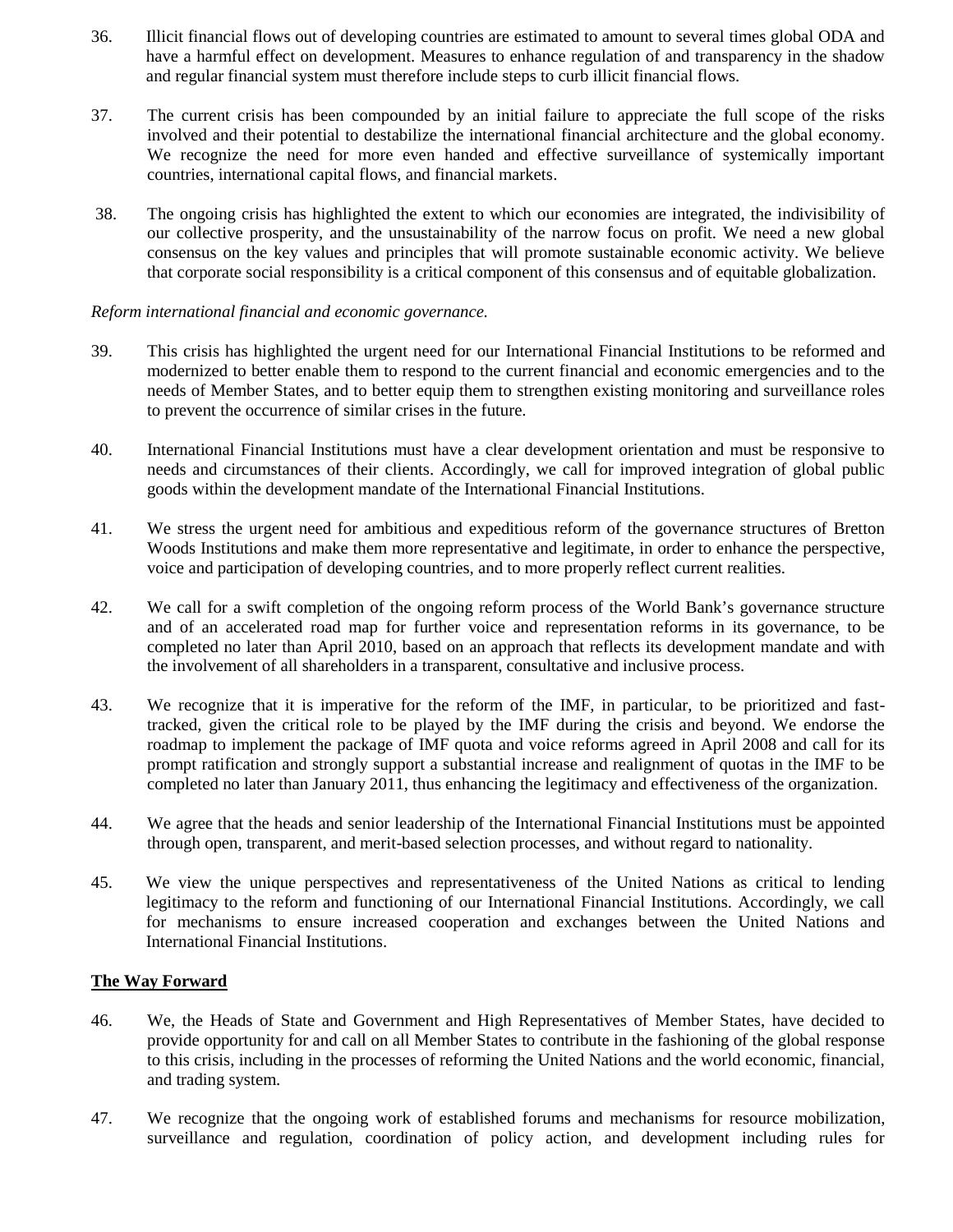international trade must continue to function and be improved upon according to their respective mandates and procedures.

- 48. To achieve a practical balance between short term needs for effective action, and equally compelling requirements for the review of the framework of our global economic system, we propose the following course of action:
- 49. We request the Secretary-General of the United Nations to:
	- Develop a proposal to establish a unified and responsive United Nations Vulnerability Monitoring and Response Mechanism, that will draw information systematically from throughout the UN system, including its relevant funds, programs and agencies, the Regional Commissions, and the specialized agencies, to track the full impact of the crisis and to promote effective, timely coordination of multilateral responses. We request the Secretary-General's to report on the establishment of the mechanism no later than July 1, 2009. We also request the Secretary-General to report quarterly on the findings, actions, and recommendations to the General Assembly and ECOSOC.
	- Develop urgently a joint and comprehensive strategy setting out the response of the system in its multiple dimensions, globally, regionally and nationally. We support the recent agreement of the UN System Chief Executives Board for Coordination (CEB) on nine joint initiatives, and call for their swift development and implementation.
	- Monitor, in consultation with relevant stakeholders, and report on compliance with announced international commitments for additional assistance, institutional and policy reform; and to identify possible new barriers to trade and investment as well as key impediments to policy action, and to make recommendations for more timely and effective response.
	- Continue to provide support for the Secretary General's High-Level Task Force on the Global Food Security Crisis, to assess the impact of evolving conditions, and report to the General Assembly as necessary.
	- **Prepare, in consultation with relevant stakeholders, a draft Charter for Sustainable Economic** Activity no later than 15 April 2010.
	- Establish an interagency taskforce to provide technical and policy advisory services to countries on designing and implementing green economic programmes.
- 50. We request the United Nations Funds and Programs and Specialized Agencies to review, and if appropriate redirect, their assistance to developing countries to mitigate and more effectively respond to the crisis and to report to the July meeting of ECOSOC.
- 51. The International Labour Organization to elaborate a proposal to create a Global Jobs Pact based on the Decent Work Agenda. This pact would make the global response for recovery job-intensive and shape a pattern for sustainable growth, which would also include ensuring adequate access to credits for small and medium-sized enterprises and for farmers, especially in developing countries.
- 52. We request the Economic and Social Council to:
	- Make recommendations to the General Assembly, in accordance with the Doha Declaration of 2 December 2008, for strengthening of the Financing for Development process, and for consolidating that process with the related initiatives outlined herein, no later than 1 September 2009.
	- Analyze and make recommendations for strengthening the Committee of Experts on International Cooperation on Tax Matters, to better contribute to the functioning of a stable international economy.